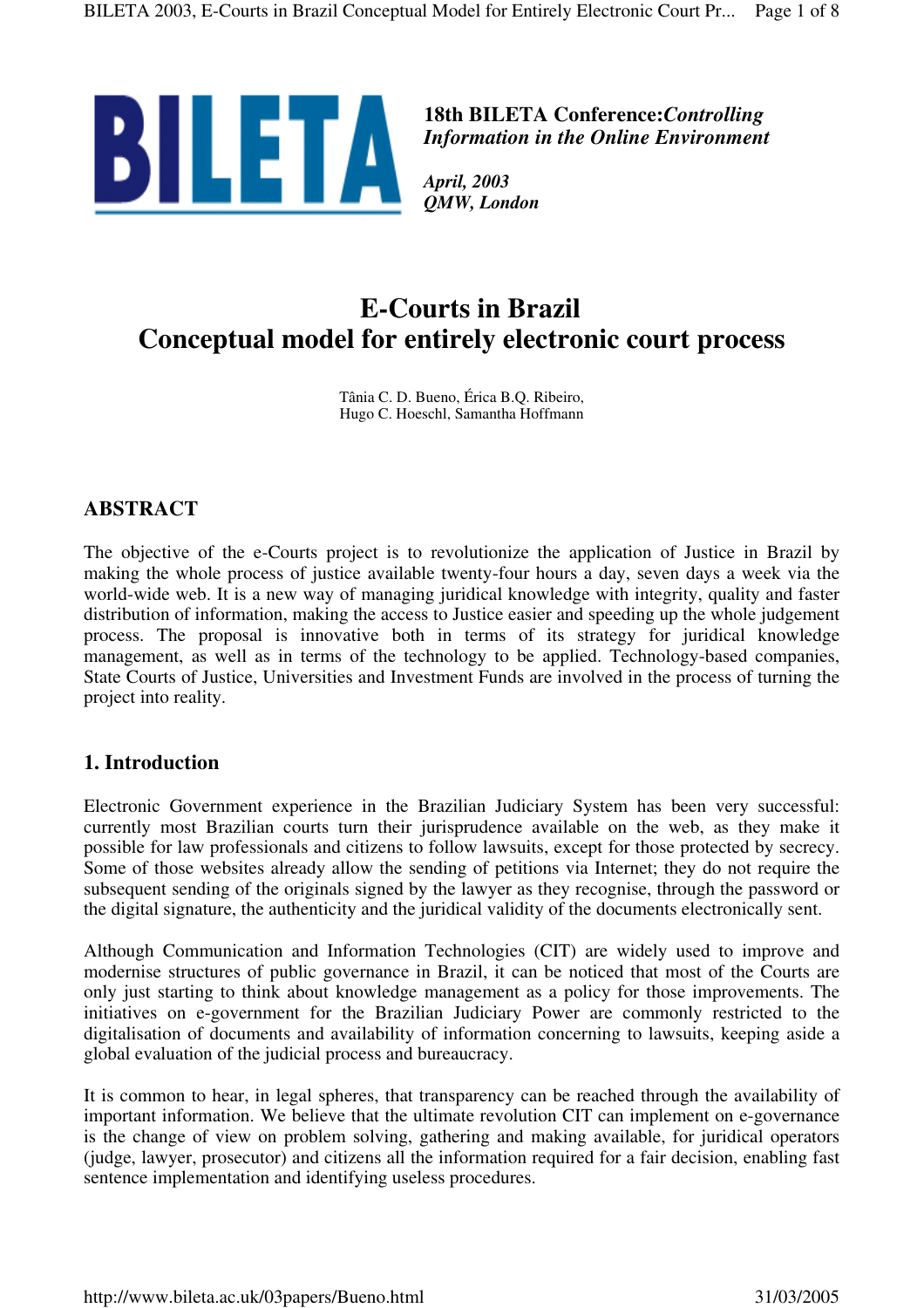Since 1999, researchers of the Juridical Institute of Intelligence and Systems [10] have been studying the evolution of the Brazilian courts websites, evaluating the usability and the ergonomics of their format, content and services offered. Since 1999, researchers of the Juridical Institute of Intelligence and Systems (www.ijuris.org) have been studying the evolution of the Brazilian courts websites, evaluating the usability and the ergonomics of their format, content and services offered. Since 1997, IJURIS researchers have been carrying out studies on Artificial Intelligence for the retrieval of juridical information. Many papers on conceptual models and software have been presented at International Conferences in Europe and in the USA [3] [4] [7] [8] [9] [14]. In December 2002, IJURIS was awarded the e-Gov Excellency Prize for its contribution in the Brazilian Observatory [12] of Information on Drugs, an initiative of Brazilian Federal Government to prevent the use of drugs. The development of a complex and comprehensive model for digital lawsuits as a whole is the result of a consolidated experience in using CIT in the Brazilian judicial field, reflecting its concern with the citizenship and with fair and fast trials.

In this way, the Electronic Court project (e-Court) was devised to develop the complete digitalization of the judicial process allowing parties of a lawsuit and the judge to simultaneously handle the documentation of the process, **freeing** courts from having to handle huge amounts of papers. The functionality of each legal procedure is evaluated and the unnecessary ones discarded. Given the size and scope of the project, some legislative modernization will be required. In order to guarantee security to the beneficiaries of the initiative, the technology applied to the system is chosen from the ones widely tested on fields where precision and security are essential (for instance, banks and electronic income tax declaration).

## **2. Present Stage of the Project**

The modular structure of the project allows the different modules to be developed independently and added in accordance with the demand. Currently, the most important software of the Distribution Module is under development: the Intelligent System for Validation of Parts of the Judicial Process (*Sistema Inteligente de Validação de Peças Processuais* - SIVAPP) [2], which uses the most recent techniques of Artificial Intelligence. Due to this feature, it is possible to classify and store the petitions received via web, which allows the processing time of a judicial litigation to be optimised. This system includes a complex knowledge representation: to automatically index the petition text it will be necessary to organize the most important Brazilian Codes in the form of an ontological tree. At this moment, the Criminal Code and Consumers Code are already implemented into the system. Estimates indicate that about 16 months are required to complete all the codes. The knowledge representation will be used in other modules and systems of the Electronic Court, mainly in the Judge Module. This development will be shown in more details under item 3.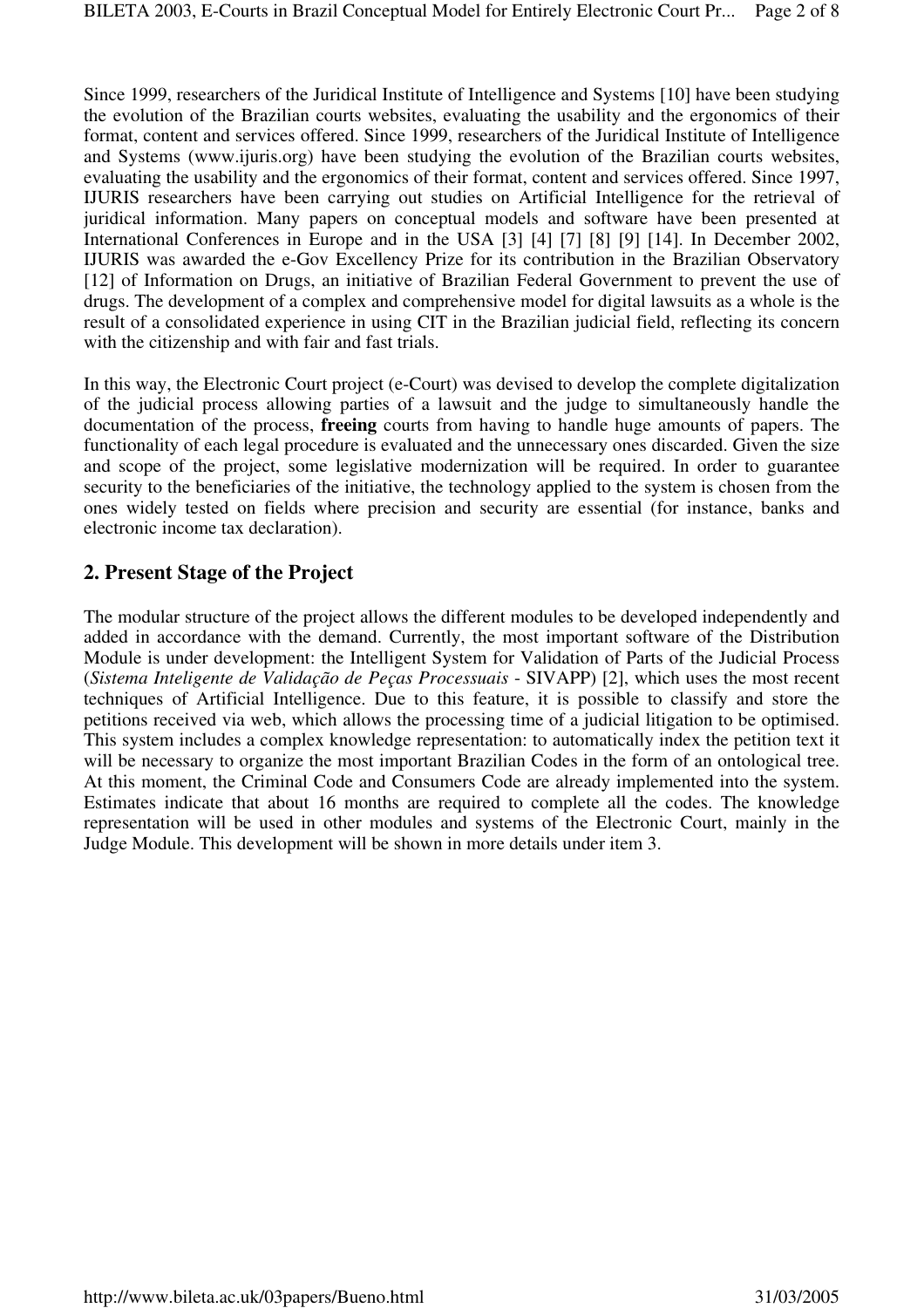

Figure 1. The Modular Structure of the Electronic Court Project

## **3. The Computational structure on the Web**

The Electronic Court Project – E-Court - was idealized in modules to enable its portability and scalability, so that the implementation of the modules is made according to the demand. The Distribution Module is already in advanced phase of development with the construction of the Intelligent System for the Validation of Parts of the Judicial Process. The application of this technology in the Judicial district of Brusque – SC - Brazil has also been widely discussed, as a pilot project. To have a demonstration of the system ready in the short term, professionals and institutions who were involved in a specific, socially relevant type of legal procedure were identified. The process chosen for the pilot scheme was the **Fiscal Execution** (a specific procedure for the judicial collection of public tax credits). The system is designed to be formed by different modules (see Figure 1), which gives the e-Courts system the flexibility to be integrated in more complex systems.

The other modules of the project, like the Judge Cabinet Management, Official Publication and Summon, Nomination of Assets, Center of Relationship with the User, Payment, among others, can be implemented in parallel, since the lack of one does not interfere with the other. Therefore, the modules are sufficiently independent and their construction can be made jointly or separately.

Wireless communication, videoconference, tools for group work, corporative portal, electronic document management, relationship center, electronic signature and authentication, electronic banking system, electronic auction, e-post (universal and permanent e-mail) and Artificial Intelligence are examples of the innovations to be adopted by the E-Court project.

Moreover, the project attempts to turn into reality the digital communication of the Judiciary with the auxiliary agencies of Justice, such as the Public Prosecution service, Notary of Real estate offices, Police Stations, Banking Institutions, the Official Press and other institutions that facilitate the exchange of information to improve the efficiency of solving litigations.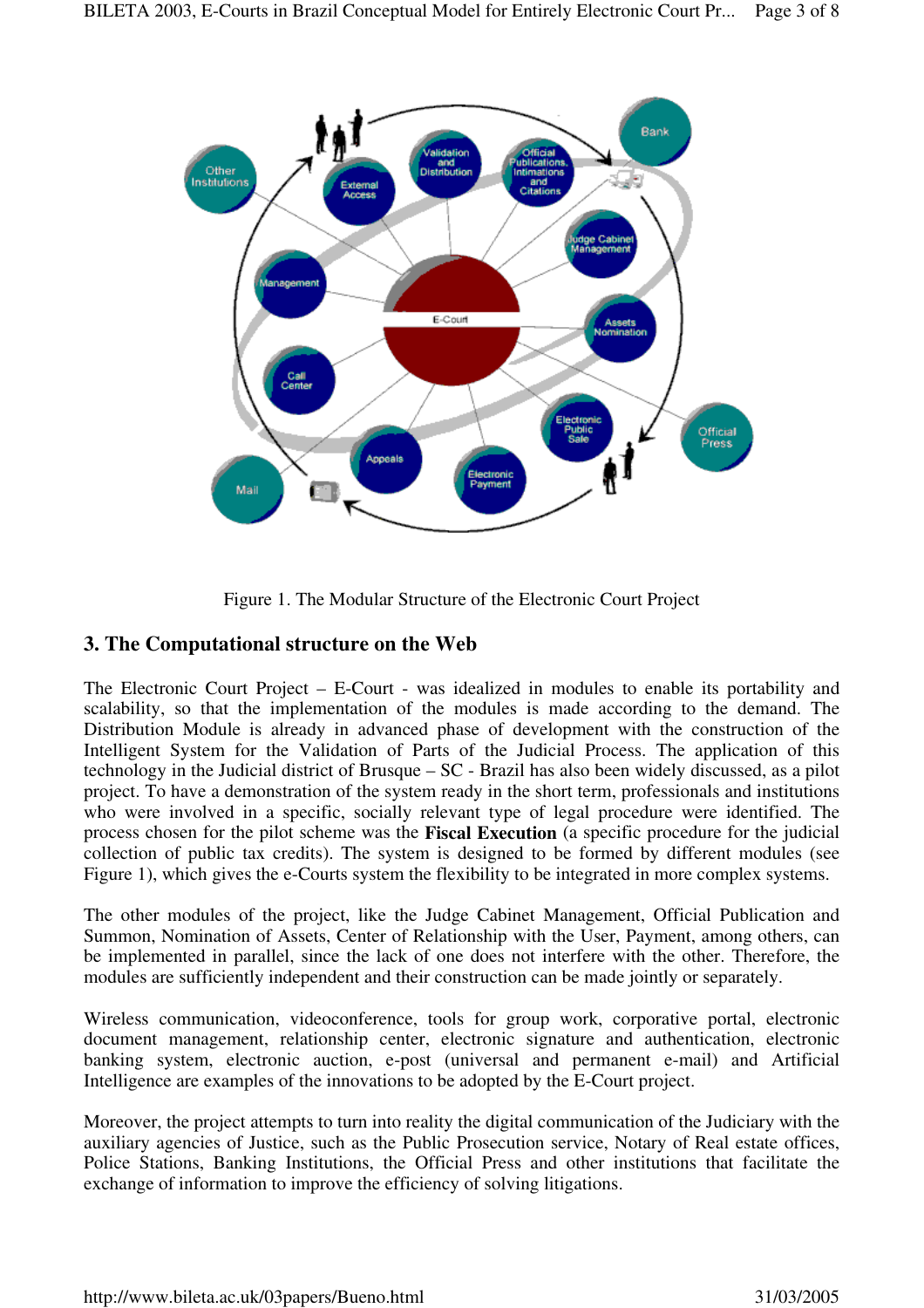The project is also meant to rescue the notion of citizenship, improving the efficiency of judicial proceeding and, consequently, improving the image of the Judiciary Power as perceived by the national and international public opinions.

The main advantages of the proposed model are:

The **judicial registry** can be removed: as the main support to the Magistrate's activities, the judicial registry is the administrative structure responsible for classifying and directing the process to the judge for **rulings** and sentences, assisting the public, parties and enquirers, issuing **certificates**, and accomplishing summons; all of them are activities that can be easily automated because they are highly standardized;

Accomplishment of summons becomes faster: the current personal summon made by a bailiff and the one done by mail are both replaced by an e-mail; this becomes possible under the federal government's daring project by which each Brazilian citizen will be given a permanent e-mail address; and

Judicial process transparency: the proposed model will guarantee the rendering of fast judicial service to the community. This will be achieved by having cases randomly distributed among the judges working in the same city. The criterion of "the previous process" will also be satisfied, i.e. the first lawsuit on a particular legal matter received will be the first to be judged.

#### **4. Leading technologies involved**

Many technologies and tools are expected to be used in the development of the e-Court project. The following technologies and tools will be handled for the development of the e-Court project:

- Wireless Communication:
- Videoconference:
- Groupware tools;
- Corporate portal;
- Electronic management of documents;
- Call centre;
- Electronic signature and authentication;
- Electronic payment system:
- Electronic auction;
- E-post (universal and permanent electronic mail); and
- Artificial intelligence.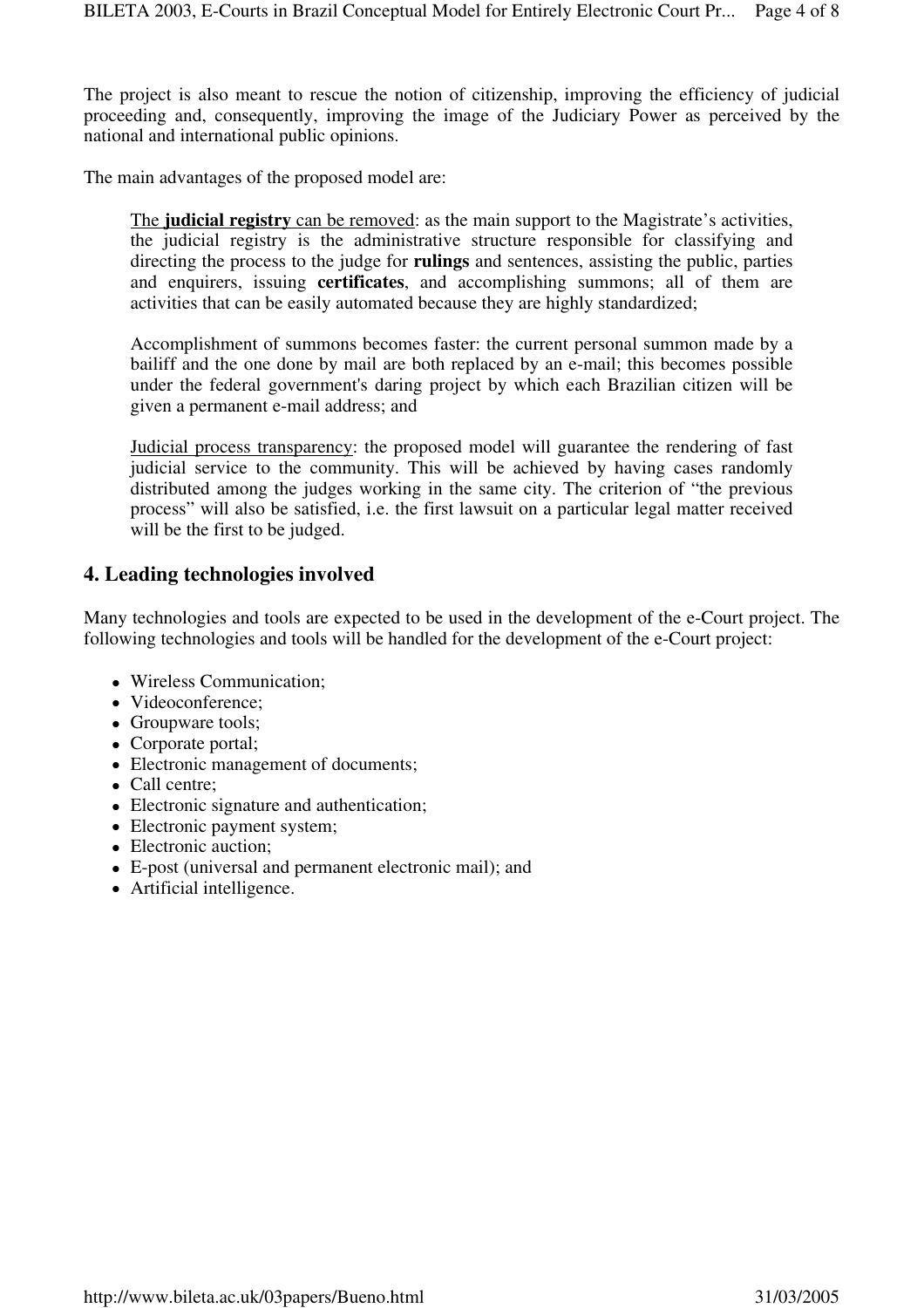



# **5. The Intelligent System for the Validation of Parts of the Judical Process - SIVAPP**

The development and implementation of SIVAPP software is the start of the Electronic Court project, which main objective is the modernization of the Judiciary Power and the introduction of technological tools.

The SIVAPP marks the beginning of a process of solving legal conflicts, where the citizen and the law operators will have access to all the procedures, at any time and any place, allowing enhanced transparency in the activities related to a judicial process, from the initial petition until the final judgment. Moreover, this form of organizing the knowledge will allow the many steps and mere bureaucratic structures of the Brazilian justice simply to disappear, improving the speed and quality of the judgment.

The use of Artificial Intelligence in the development of this software has to be highlighted since this is the great differential of the system when compared to the other systems available on the market. The development and implementation of SIVAPP with the use of techniques of Artificial Intelligence will turn this procedure instantaneous, decisively contributing for the optimisation and acceleration of the judgment.

All the knowledge contained in the procedural parts, as well as the identification of the legal requirements of the complaint brief, is extracted through techniques of knowledge representation like CBR - Case-Based Reasoning [11] [12], DCKR®, SCS® [4], Text Mining and Data Warehouse [7].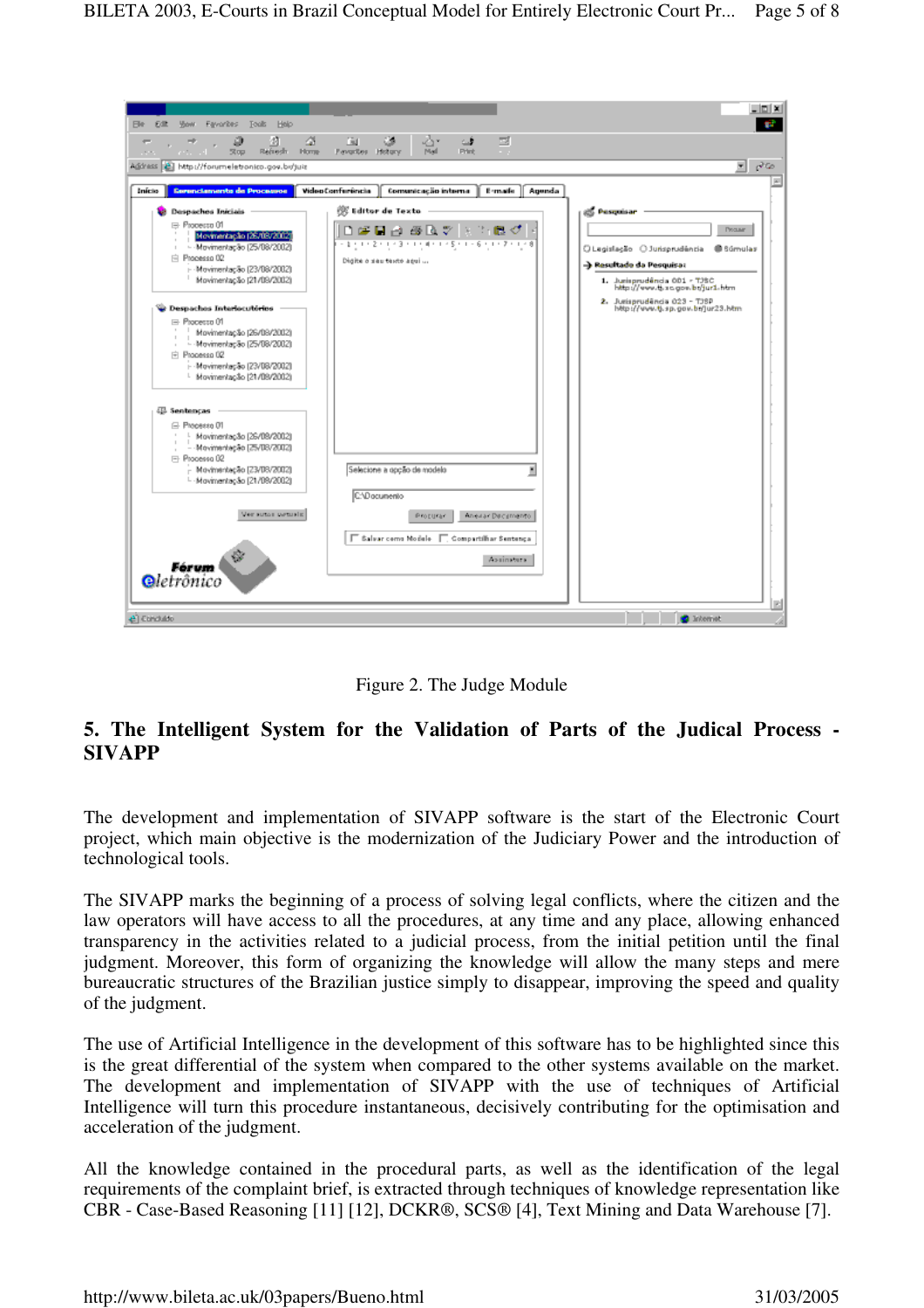CBR allows the texts to be represented in the form of cases, using indices. The texts of the procedural parts will be represented in an accessible way, through the mapping the document on a structured representation, defining a set of indices to facilitate the recovery process. For text representation there is a bank of cases organized through pairs of attribute-value, which are determined after collecting and analysing a representative percentage of different parts. The indices represent characteristics of the cases that indicate its utility in a specific situation. Domain specialists and the team of legal knowledge engineering determine the set of attributes and indices (see figure 2).

At the end of the pilot project, there will be a database and a structured knowledge that can be applied at any agency of Brazilian justice. SIVAPP will make the recognition of the subject of the petition, in order to identify the minimum requirements of the complaint brief: The parties in the process, the claim, the related proceeding and the competent judgment.



Figure 3. The Process of Knowledge Extraction of SIVAPP

# **6. Conclusions**

In view of the problems involved in the implementation of efficient technological tools, the Brazilian Judiciary System is determined to find solutions to make possible the access to Justice. The Judiciary Modernization project includes subjects beyond a pure technological improvement. The organization of knowledge and its availability is the driving force for technological evolution, generating solutions with a high degree of usability and social reach. Therefore, it is possible to visualize the future application of the e-Court project, help to synchronize the operations of the Executive, Legislative and Judicial arms of the state.

The use of AI in this intention adds much value once it makes possible the development of systems that are capable to carry through complex tasks, without needing great interference of the human being. This means evolution in Justice Central Institution: the expenses with employees can be reduced; the work environment becomes more pleasant, without the physical presence of files of legal documents and only with virtual files of legal documents; and the citizen, the ultimate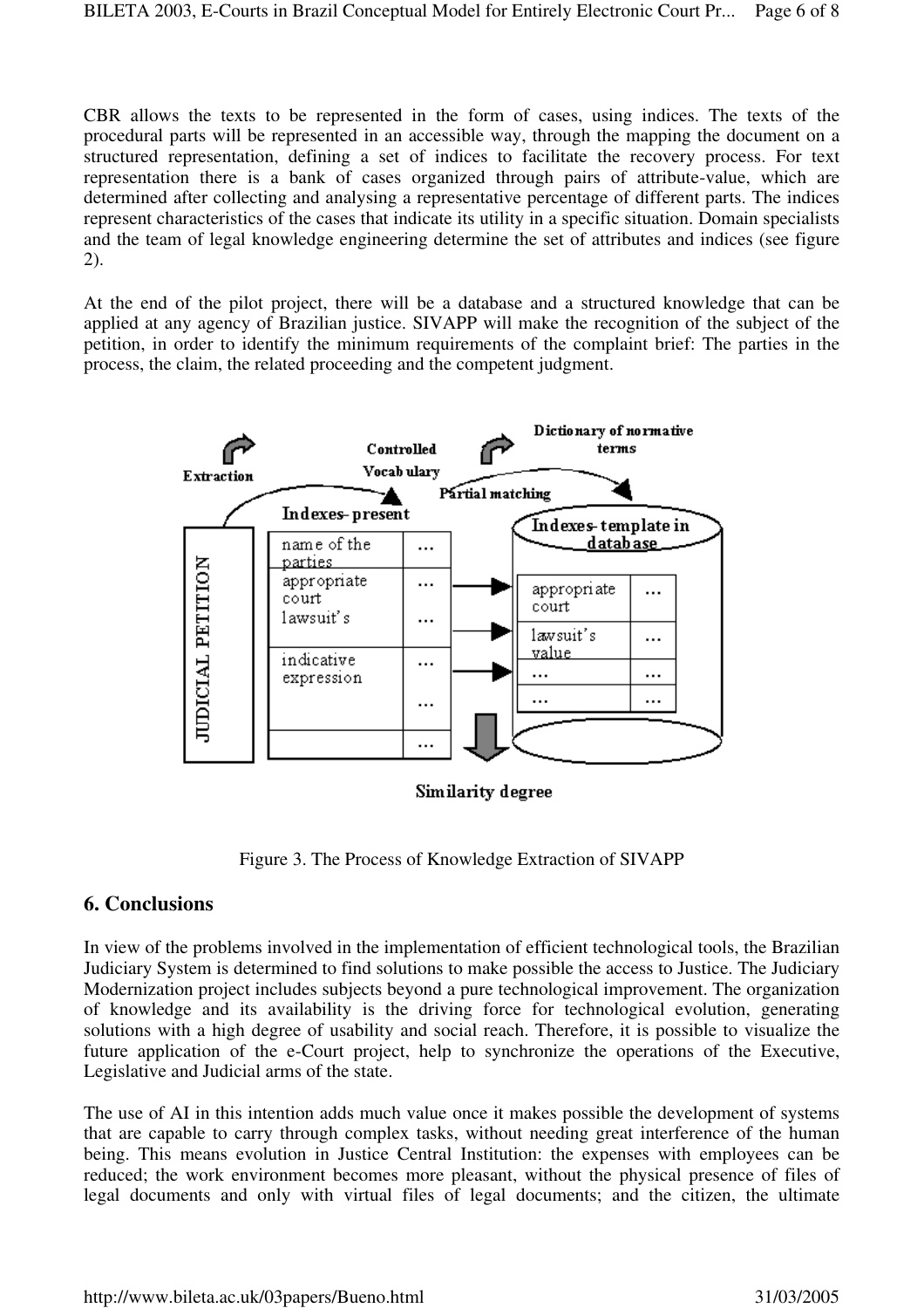beneficiary of this process, will have a faster and fairer service.

Another factor to be considered is that presenting a consensual definition of "Government" certainly is not an easy task; however several notions are scientifically accepted. One of them is the administration of the public power, in its hierarchies and functions. Its functions are considered starting from the classic triple view: Legislative, Executive and Judiciary Powers, hierarchically categorized in federal, state and city structures. So, it is important to differentiate "Government" from "Federal Executive Power", especially in Brazil.

#### **7. Acknowledgements**

State modernization and the concourse of technology-based companies (like Web Intelligence Systems) guarantee the project applicability and various alternatives of financing for the e-Courts project to become a reality. Post-graduate and graduate students of the Federal University of Santa Catarina, especially Fabrício T. Donatti, are involved in the development of e-Courts project. We would like to mention Dr. Carlos Prudêncio, Vice-President of TRE-SC (Regional Elections Court of Santa Catarina) for the support given to the whole idea.

#### **References**

1. Bueno, T. C. D.; Ribeiro, E. B. Q.; Hoeschl, H. C. E-courts in Brazil: conceptual modeling for entirely electronic court process. Booklet: 18th Annual Conference of the British & Irish Law, Education and Technology Association - BILETA 2003.

2. Bueno, T. C. D; Hoeschl, H. C; Santos, C. S.; Bortolon, A.; Theiss, I. Modeling an intelligence System for the Evolution of Justice Using the Web. Submitted to Ninth International Conference on Artificial Intelligence and Law - ICAIL 2003.

3. Bueno, T. C. D., Hoeschl, H. C., Mattos, E. S., Barcia, R. M., Wangenheim, C. G. V. JurisConsulto: Retrieval in Jurisprudencial Text Bases using Juridical Terminology In: The 7th International Conference on Artificial Intelligence and Law, 1999, Oslo-Norway. Proceedings of the Conference. New York: ACM, 1999. v.1. p.147 – 155.

4. Hoeschl, H. C., Bueno, T. C. D., Mattos, E. S., Bortolon, A., Ribeiro, M. S., Theiss, I., Barcia, R. M. Structured Contextual Research for the UN Security Council. 5th International Conference on Enterprise Information Systems, 2003, Angers-France. Selected Papers Books: Enterprise Information Systems IV. Kluwer, 2003

5. Hoeschl, Hugo Cesar. Introduction to Electronic Government (e-book). Available at: www.phoenix-library.org. Access in: Feb. 26th, 2003. Original title: Introdução ao Governo Eletrônico.

6. Hoeschl, Hugo Cesar. Elements on Electronic Government (e-book). Available at: www.phoenixlibrary.org. Access in: Feb.  $26^{th}$ , 2003. Original title: Elementos de Governo Eletrônico.